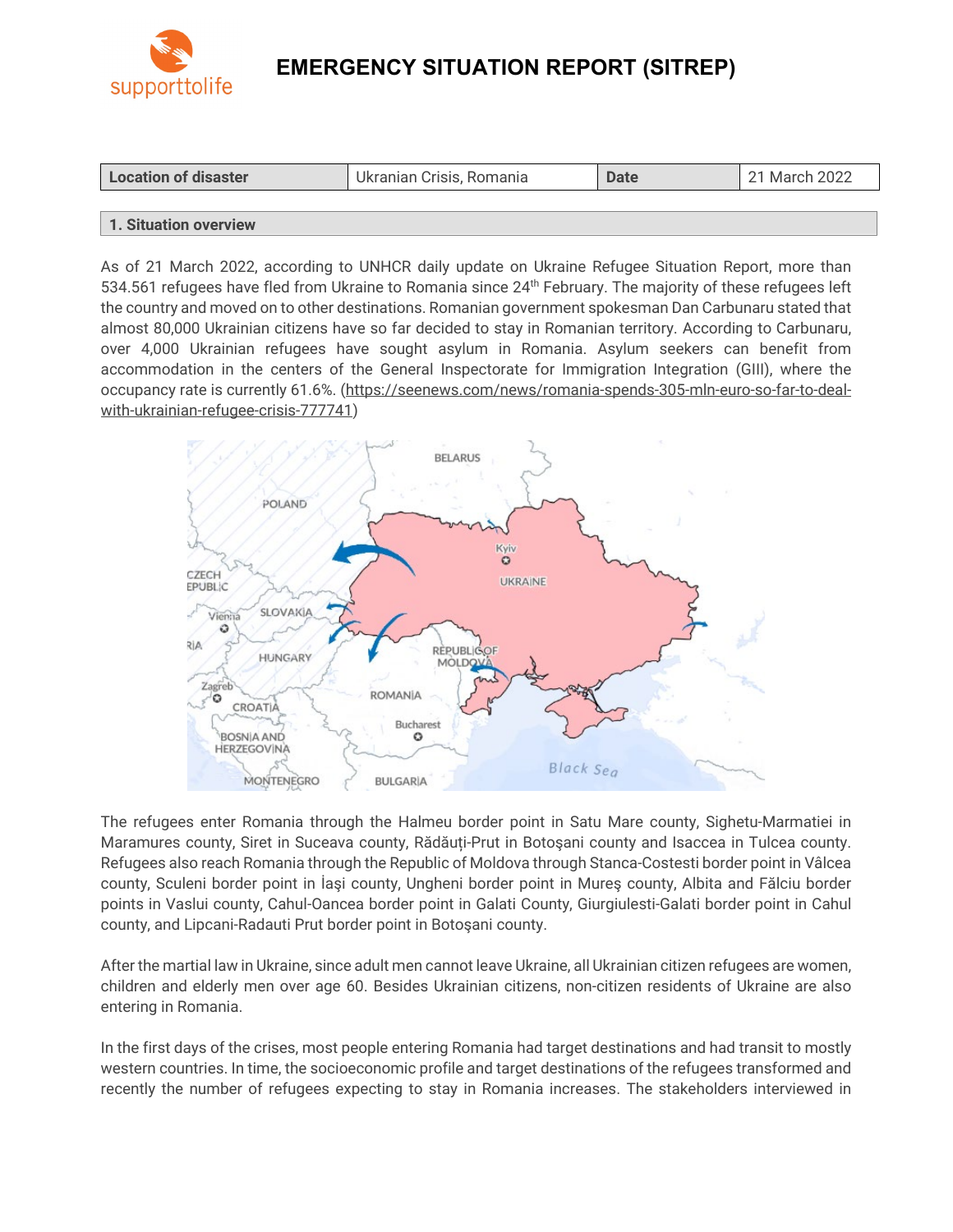

border gates stated that approximately 80% of entering people were transit and moved on to other countries in the first weeks of the crises. However, recently this rate is estimated to be around 50%.



Romania accepts Ukrainian refugees without unnecessary formalities under a simplified procedure. The recent decision taken by the European Union<sup>[1](#page-1-0)</sup> provides the right of citizens and residents of Ukraine to live, work, receive medical care, housing and education immediately for up to one year, without the need for lengthy asylum procedures.

The **[dopomoha.ro](https://dopomoha.ro/ro)** web support and information platform for migrants fleeing the war in Ukraine has been created in partnership with the Department for Emergency Situation (DSU), UNHCR, IOM and the National Romanian Council for Refugees (CNRR). On this platform, migrants find information on the entry requirements at the border, the procedure for seeking asylum in Romania, their rights and obligations as asylum seekers and useful resources for their stay in Romania.

General Inspectorate of Emergency Situation (GIES) is responsible for border operations, through their officials in the border crossings, having established a coordination structure among non-governmental organizations, civilian actors, churches and local governments. Volunteers of NGOs are registered by the GIES and added in

<span id="page-1-0"></span><sup>&</sup>lt;sup>1</sup> [https://ec.europa.eu/commission/presscorner/detail/en/IP\\_22\\_1727](https://ec.europa.eu/commission/presscorner/detail/en/IP_22_1727)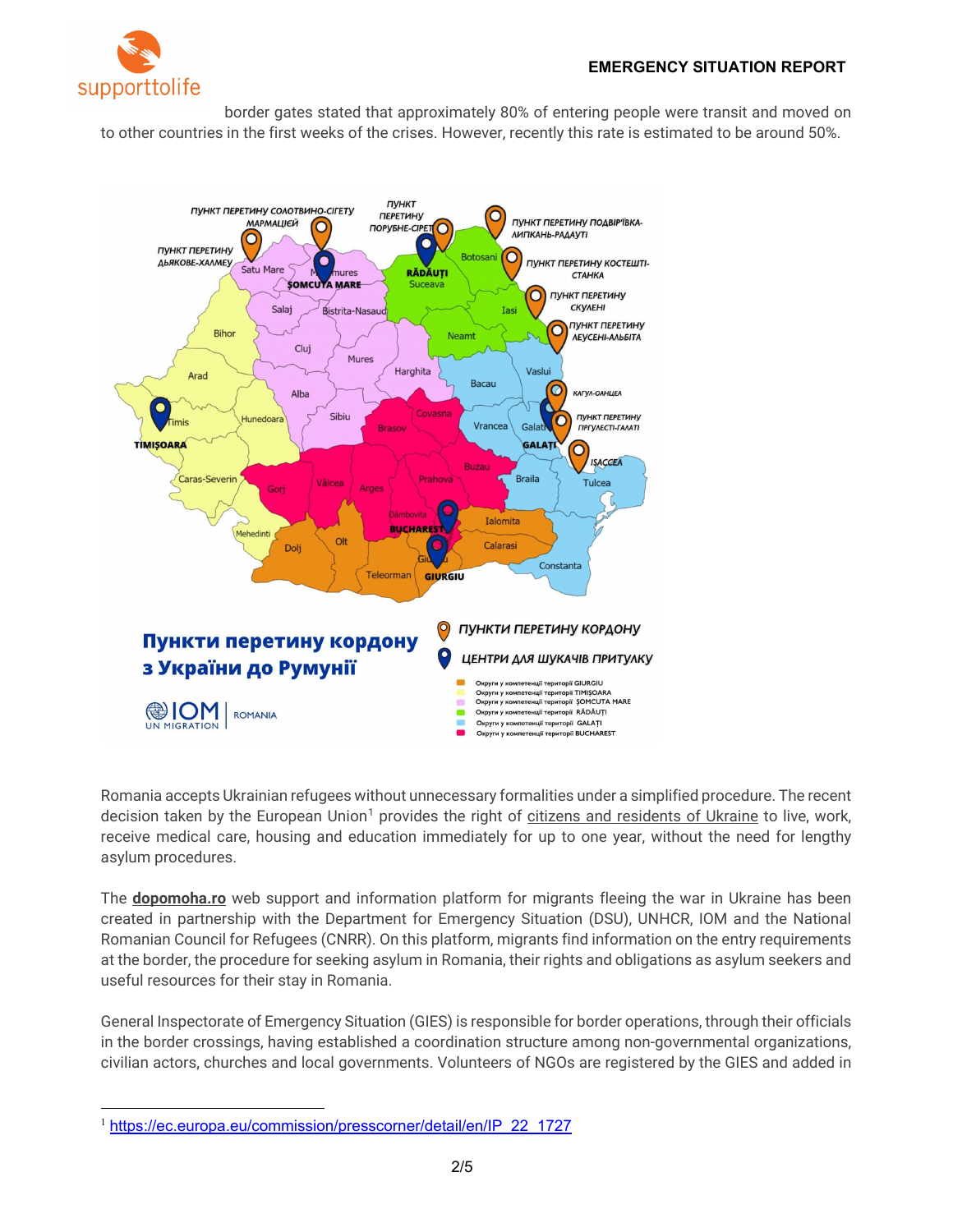

the coordination loop. All NGOs and volunteers are accredited by getting registered at the border gates by officials.

In large cities, transit centers are buildings of the local and central governments such as schools' gymnasiums, which comers are being provided with accommodation for a few days, until they continue to their target locations. For people who do not have a target destination, local community, Ukrainian minority community in

Romania and local government in coordination provide housing and shelters. Non-Ukrainian comers (students, workers who had residence/work permits) are also included.

#### **2. Population data:**

|                                                                                 | <b>Total</b> | <b>Source of information</b> |
|---------------------------------------------------------------------------------|--------------|------------------------------|
| Number of people fled from Ukraine to<br>Romania (As of 21 <sup>st</sup> March) | 534.561      | <b>UNHCR</b>                 |

### **3. Humanitarian needs, response, and gaps by sector:**

#### **3.1. Transportation and Shelter**

Based on observation of the team, borders are well organized. Romania accepts Ukrainian refugees with a simplified procedure. Anyone coming from Ukraine, including the Ukrainian citizens, individuals who have residency permit in Ukraine, immigrants and refugees are not refused. All needs (including food, water, basic needs as well as information etc.) are being met at the time of arrival at the border gates.

General Inspectorate of Emergency Situation (GIES) is responsible for operations at the borders, having established a coordination structure among non-governmental organizations, churches, local governments and civilian actors. Volunteers of NGOs are registered by the GIES and added in the human resources pool and coordination loop. All NGOs and volunteers are accredited.

In the border gates, tents are being used for different purposes to meet the needs of the arriving people from Ukraine. Some of these tents are being used to store items brought by NGOs and individuals as donations. The warehouse collectively used by NGOs. Volunteers or comers directly can come in and take whatever they need. Ready to eat food, water, medicine, hygiene kits, toys, blankets and clothes which comers can grab and go. A tent with heating is allocated for comers at the border in which comers are informed in detail and they fill in papers to get registered. After registry they are welcomed by the volunteers and their needs are met. In Isaccea, warmed prefabricated building is designated for mothers with infants to change and nurse the infants.

Another tent with heating, where food and other basic needs are available, is for people to wait until the transit vehicle arrives for their destination. The authorities do not want people to gather and stay at the border, therefore transportation from different organizations, local authorities and even by private accredited individuals, are being arranged to transfer people to transit center and other cities. In Siret, separate tents are allocated to households and/or groups to rest until their transportation is organized.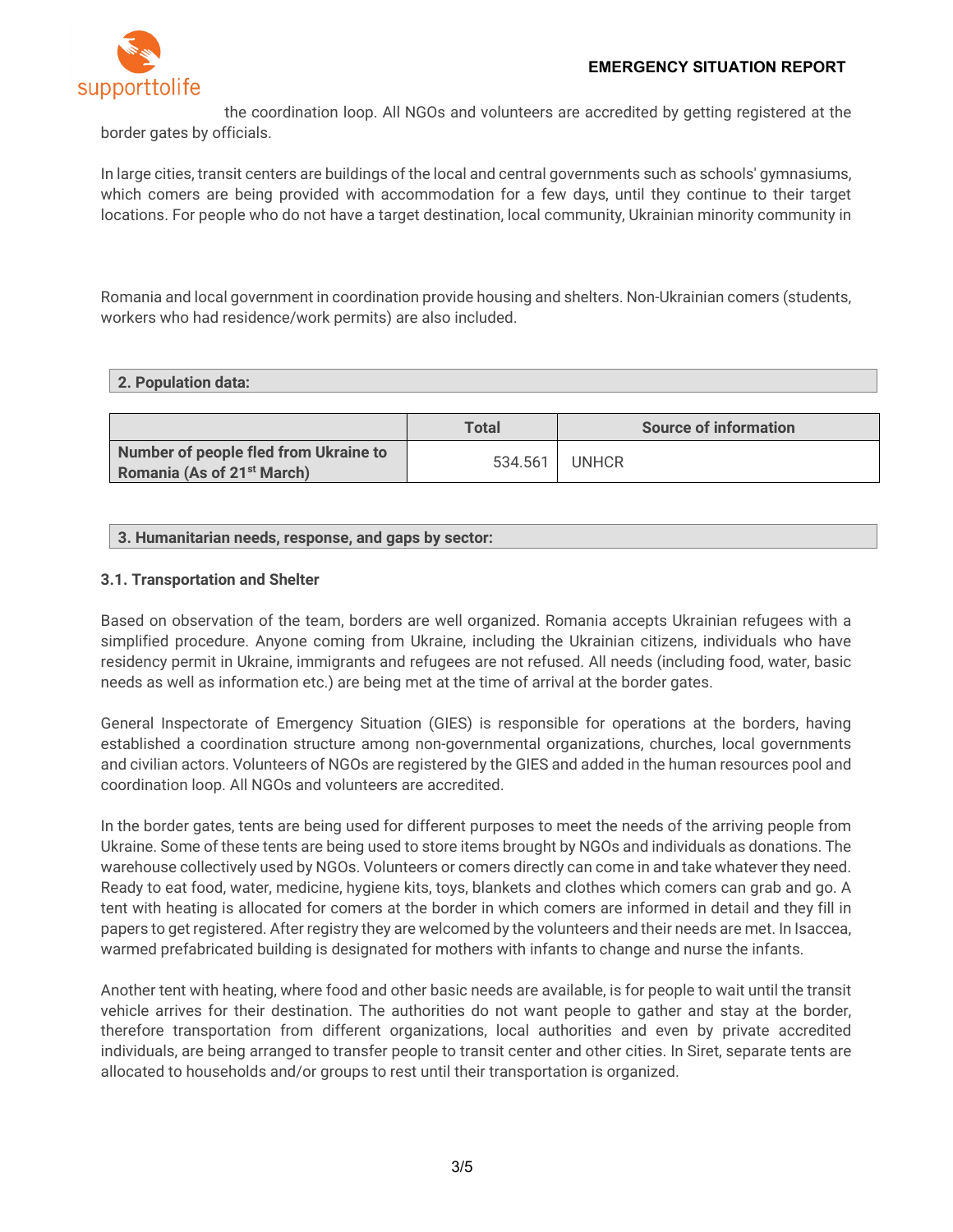

Refugees moving towards the provinces further inside Romania to stay until transit to another destination can stay in shelters and houses provided by the community and local governments. In order to host a refugee family, the hosting person must be accredited and registered by authorities.

In Romania, emergency transit centers already had existed. With the influx of refugees from Ukraine, many public office buildings, mostly school buildings like gym halls have been converted to transit centers for refugees. They are managed by public officials. An individual / family leaves the transit center and travels as soon as the vehicle or public transport to destination is ready. The logs of arriving and leaving individuals are kept by the Social Services officials of the government working in the transit centers.

# **3.2. Protection**

Romania accepts people arriving from Ukraine without unnecessary formalities under a simplified procedure. The recent decision taken by the European Union<sup>2</sup> provides the right of citizens and residents of Ukraine to live, work, receive medical care, housing and education immediately for up to one year, without the need for lengthy asylum procedures.

The emergency protection needs are identified and met by authorities and NGOs at the border, coordinated by the Social Services of Romania government.

Mainly, protection needs for the refugees should be identified according to their target of destination, how much time they will need to stay in Romania and where they will move on, or where they will be accommodated in Romania.

Mainly, the profiles of individuals entering Romania as of their destinations and accommodation needs are as follows. These profiles are key to diagnose the emergency needs.

- Entry by private car, targeted destination, urgent needs met in the border, moving on to destination
- Entry by car or on foot, targeted destination, urgent needs met in the border, a few days accommodated in transit centers in cities, moving on to destination
- Entry by car or on foot, targeted destination is Romanian relatives, urgent needs met in the border, accommodation with relatives in Romania, continue staying in Romania
- Entry by car or on foot, no targeted destination, urgent needs met at the border, accommodated in transit centers, local community organized households & shelters, continue staying in Romania

# **3.2. Food Aid, NFI, WASH**

Local municipality is providing toilets in the border gates and regularly cleans the toilets. In borders where the duration of stay may be longer (Isaccea, Siret) showers exist.

There are tents at the border which are used as warehouses. All the relief items are put in these tents and collectively used by NGOs. Volunteers or comers can come in directly and take whatever they need. Ready to eat food, water, medicine, hygiene kits, toys, blankets and clothes which comers can grab and go.

<span id="page-3-0"></span><sup>2</sup> [https://ec.europa.eu/commission/presscorner/detail/en/IP\\_22\\_1727](https://ec.europa.eu/commission/presscorner/detail/en/IP_22_1727)